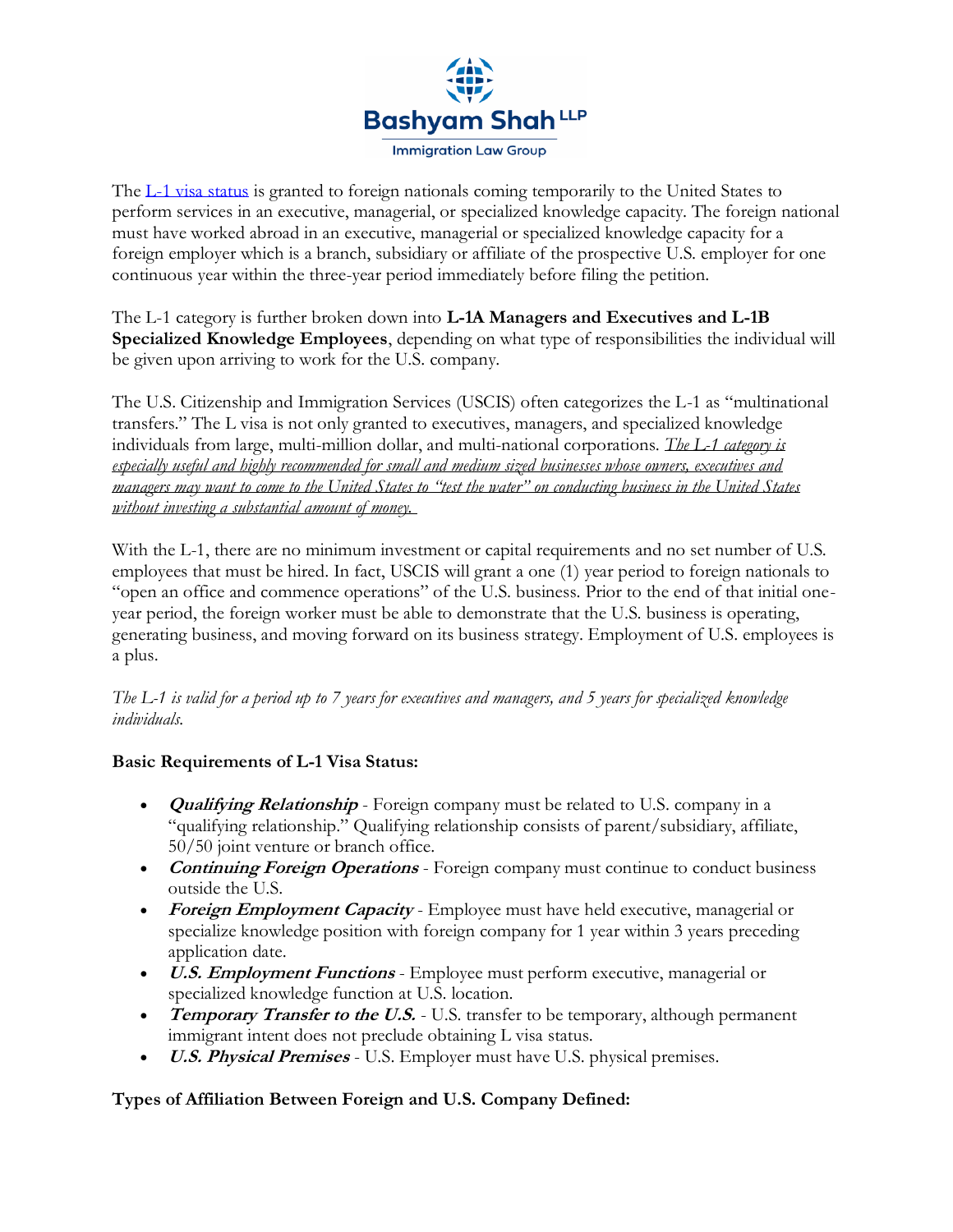

### **Parent or Subsidiary**

A parent company is a corporation, partnership, sole proprietorship, or other legal business entity that has subsidiaries. USCIS frowns upon granting L-1 status to sole proprietors and their employees. However, USCIS recognizes four distinct business structures as subsidiaries:

- 1. Any legal company of which a parent company owns, directly or indirectly, more than 50% and which the parent controls.
- 2. A business 50% owned by a parent company which also controls the company.
- 3. A 50-50 joint venture directly or indirectly owned by the parent company and equally controlled by the parent company.
- 4. Any company of which, directly or indirectly, a parent company owns less than 50% but over which the parent company exercises actual control.

The common element in all four cases is control by the parent company of both the alien employee's present foreign employer and future U.S. employer. Ownership of voting shares almost always represents this control.

### **Affiliate**

An affiliate is defined as one of two entities owned and controlled by an individual or a common group of individuals each owning and controlling approximately the same percentage of each company. For example, the foreigner may own 100% of the foreign company and 100% of the U.S. company. The entities may also qualify as affiliates where the foreigner owns at least 51% of both entities.

### **50-50 Joint Venture**

A joint venture is a company owned only 50% by each company rather than by 51% or more. USCIS has agreed that 50/50 joint ventures do qualify for L-1 purposes provided no venture partner has veto power. The 50/50 joint venture relationship is an excellent strategy for two separate and distinct foreign companies who want to share the opportunities and risks involved in starting a business in the U.S.

### **Branch**

Any office or division of the same organization located in another country is considered to be a branch. If a company has, for example, only a sales department in the United States, with all other functions located outside the U.S., the sales department is considered to be a branch and employees can be transferred there with L-1 status.

### **Continuing Foreign Operations**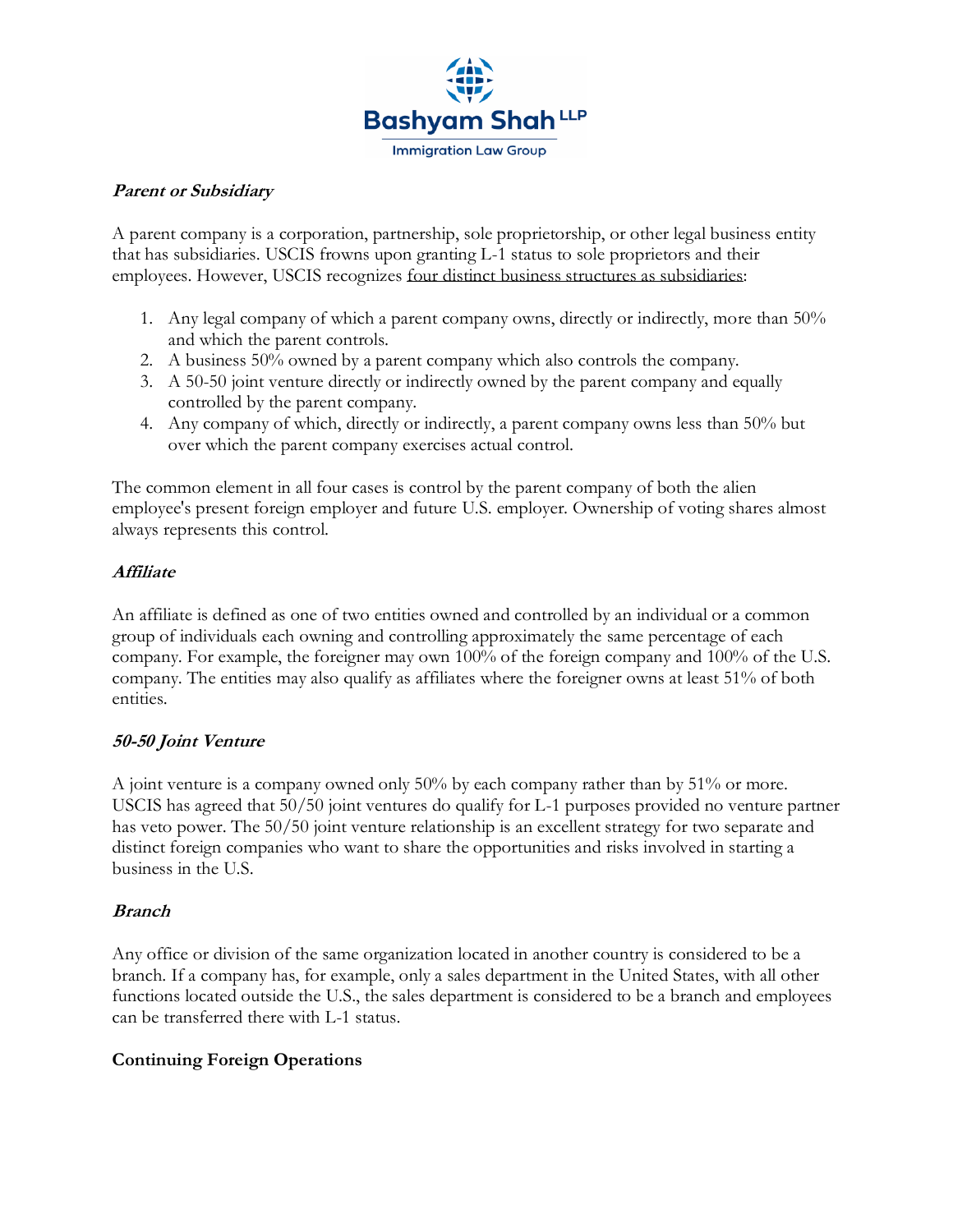

The L-1 requires that the foreign company continue to conduct business in a location outside the United States. A qualifying organization must continue its foreign business for the entire time the employee is in L-1 status. In the case of small business owners and entrepreneurs following L-1 strategy to obtain U.S. permanent resident status, once the business owner is granted Green Card status, the foreign company might be liquidated and closed, if desired.

### **Foreign Employment Capacity**

The transferring employee must have been in an executive, managerial or specialized knowledge capacity on a full time basis with the foreign company for at least one out of the prior three years before transferring to the U.S. company.

### **Executive Capacity**

Means an assignment within an organization in which the employee primarily: (1) Directs the management of the organization or a major component or function of the organization; (2) Establishes the goals and policies of the organization, component, or function; (3) Exercises wide latitude in discretionary decision-making; and (4) Receives only general supervision or direction from higher level executives, the board of directors, or stockholders of the organization.

### **Managerial Capacity**

Means an assignment within an organization in which the employee primarily: (1) Manages the organization, or a department, subdivision, function, or component of it; (2a) Supervises and controls work of other supervisory, professional, or managerial employees, (2b) Alternatively, manages an essential function within the organization, or a department or subdivision of it; (3a) If other employees are supervised, has authority to hire and fire, or recommend those or other personnel actions like promotions and leave, (3b) If no other employees are supervised, functions at a senior level within the organizational hierarchy or with respect to the function managed; and (4) Exercises discretion over day-to-day operations for the function for which the employee has authority. A first-line supervisor is not considered a manager merely by virtue of supervisory duties unless the employees supervised are professional.

### **Specialized Knowledge**

Special knowledge exists where the employee must show an advanced level of knowledge of the employer's processes and procedures, or its application in international markets. Specialized knowledge requires theoretical and practical application of a body of highly specialized knowledge to fully perform the occupation.

*USCIS has identified the following characteristics of an employee with specialized knowledge, all of which should be present to ensure success. The employee must:*

1. Have knowledge that is valuable to the employer's competitiveness in the marketplace.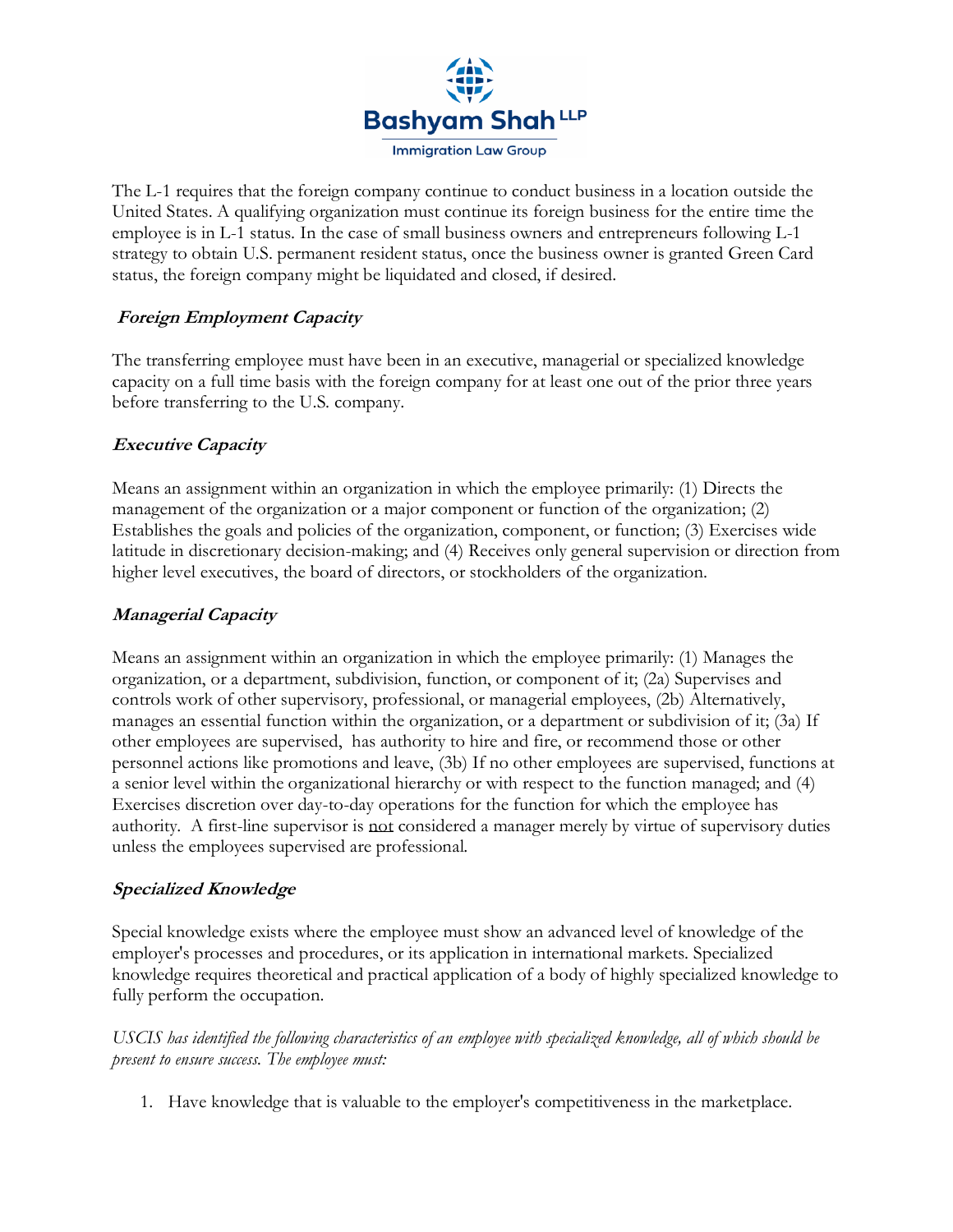

- 2. Be especially qualified to contribute to the U.S. employer's knowledge of foreign operation conditions.
- 3. Has been a key employee somewhere other than in the United States, with significant assignments that have enhanced the employer's productivity, competitiveness, image, or financial position.
- 4. Has special knowledge that can usually be gained through extensive prior experience with the employer.

# **Full Time Basis**

The L-1 employee must have worked on a full-time basis for the foreign company. Therefore, directors, board members, and non-paid executives can qualify for the L-1 visa provided full time work can be proven.

# **One Out of Prior Three Years**

The L-1 employee must have worked for the foreign company a total of one year out of the three years prior to entry to the U.S. in a nonimmigrant capacity. Therefore, the transferring employee could have worked two years ago for over one year total, then went to work for another, unrelated company, and still qualify for the L-1 provided evidence of the employment during the specified time is demonstrated.

# **U.S. Employment Functions**

The L-1 employee must perform executive, managerial, or specialized knowledge duties at U.S. location, as those terms are defined above under "**Foreign Employment Capacity**." The employee's U.S. position does not have to be identical to the one held previously, however, that person must be transferring into a position that is executive, managerial, or requires specialized knowledge. The employee must be shown to be qualified to fill that position by having the appropriate education, training, and employment experience.

# **Temporary Transfer to the U.S.**

USCIS regulations make clear that L-1 status must be temporary in nature. To establish the nonimmigrant intent of the Foreigner, the petitioner normally makes a statement in the support letter to that effect. L-1 holders, however, are not required to maintain a residence outside the United States to demonstrate temporary intent. In fact, L-1A (Executives and Managers) holders are allowed to demonstrate an intent to live and work permanently in the U.S. This is called the concept of "Dual Intent" allowing L-1A (and H-1B) visa holders to simultaneously have temporary (nonimmigrant) intent and permanent (immigrant, or Green Card) intent to live and work in the United States.

# **U.S. Physical Premises**